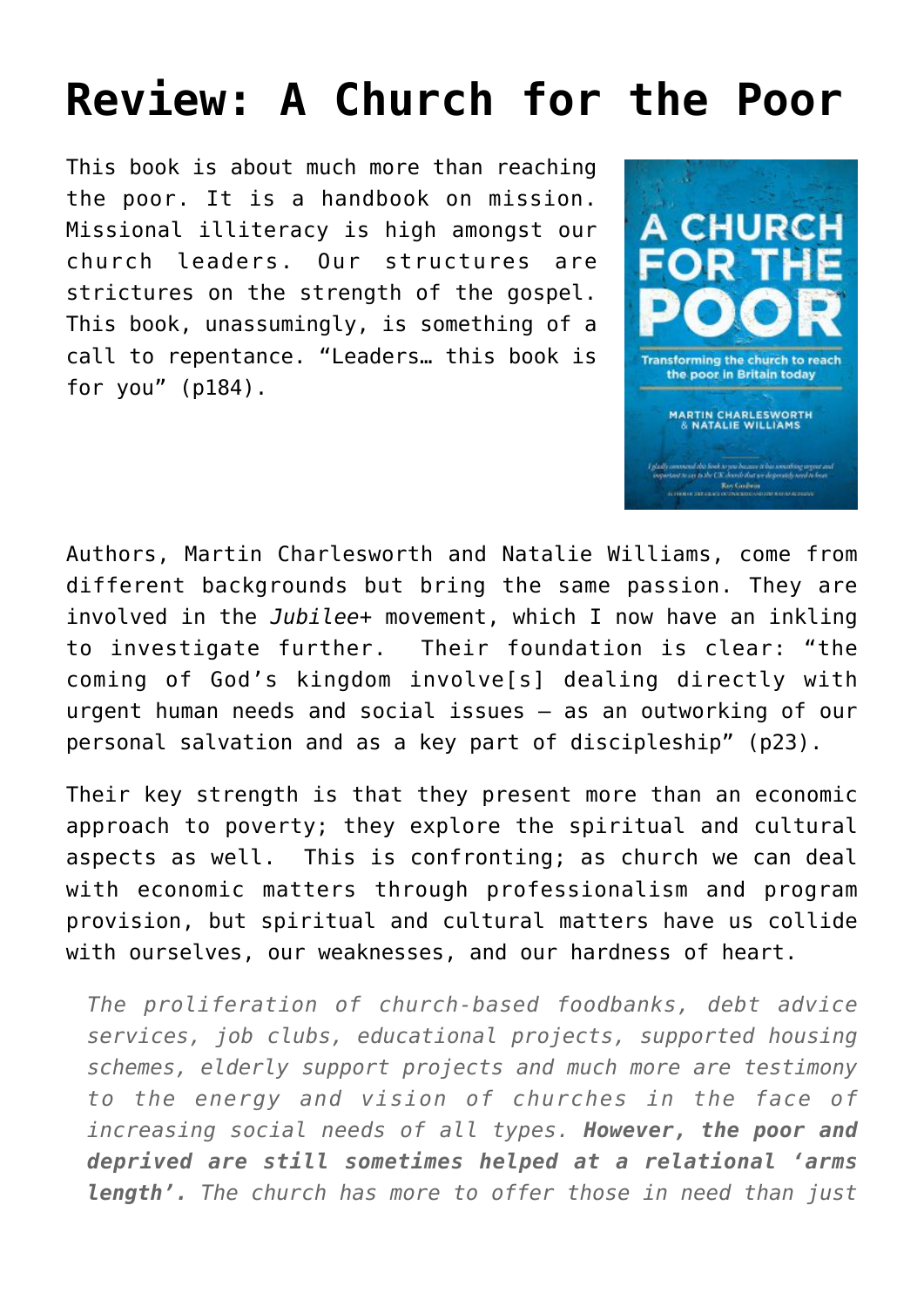*social action projects. People are more than 'clients' – outcomes are more than statistics. People need friendship and community. People need to be valued. Many need someone to walk alongside them as they try to find ways of rebuilding their lives." (pp40-41, emphasis mine).*

*When the middle class culture is unchallenged the most likely outworking of the church's approach to poverty is to confine its activity to social action projects alone. (Page 137, emphasis mine).*

The authors explore the deeper aspects of poverty  $-$ "aspirational poverty  $-$  the loss of hope" (p41), "relational poverty – the loss of community" (p43), and "spiritual poverty – the loss of meaning" (p45). Hope, community and meaning is the stuff of the gospel, but there is no false dichotomy between spiritual and temporal matters here. Clearly, real economic poverty causes things like hopelessness and this can be observed: There has been a generational shift from "millenial optimism" (p31) to post GFC austerity (p31) and the new class of "JAM's" ("Just About Managing", p33). The authors' concern is not just to present and analyse statistic, or to pontificate about the latest programs, but to delve into *cultural shifts and values*.

Here they demonstrate one of those basic aspects of mission that shouldn't need to be said, but must: the church at mission does not begin with what it can do, but with *cultural understanding.* "Response to immediate need is one thing, but it can't be sustained and built upon without careful reflection about underlying issues raised by the context" (p34). **We are about cultural change** (what else does *"making disciples of all nations"* mean?) **which begins in us**, and our response to the poor is a touchstone, and often a point of conviction as to how obedient we are being.

*We cannot use our donations to overseas projects as an excuse*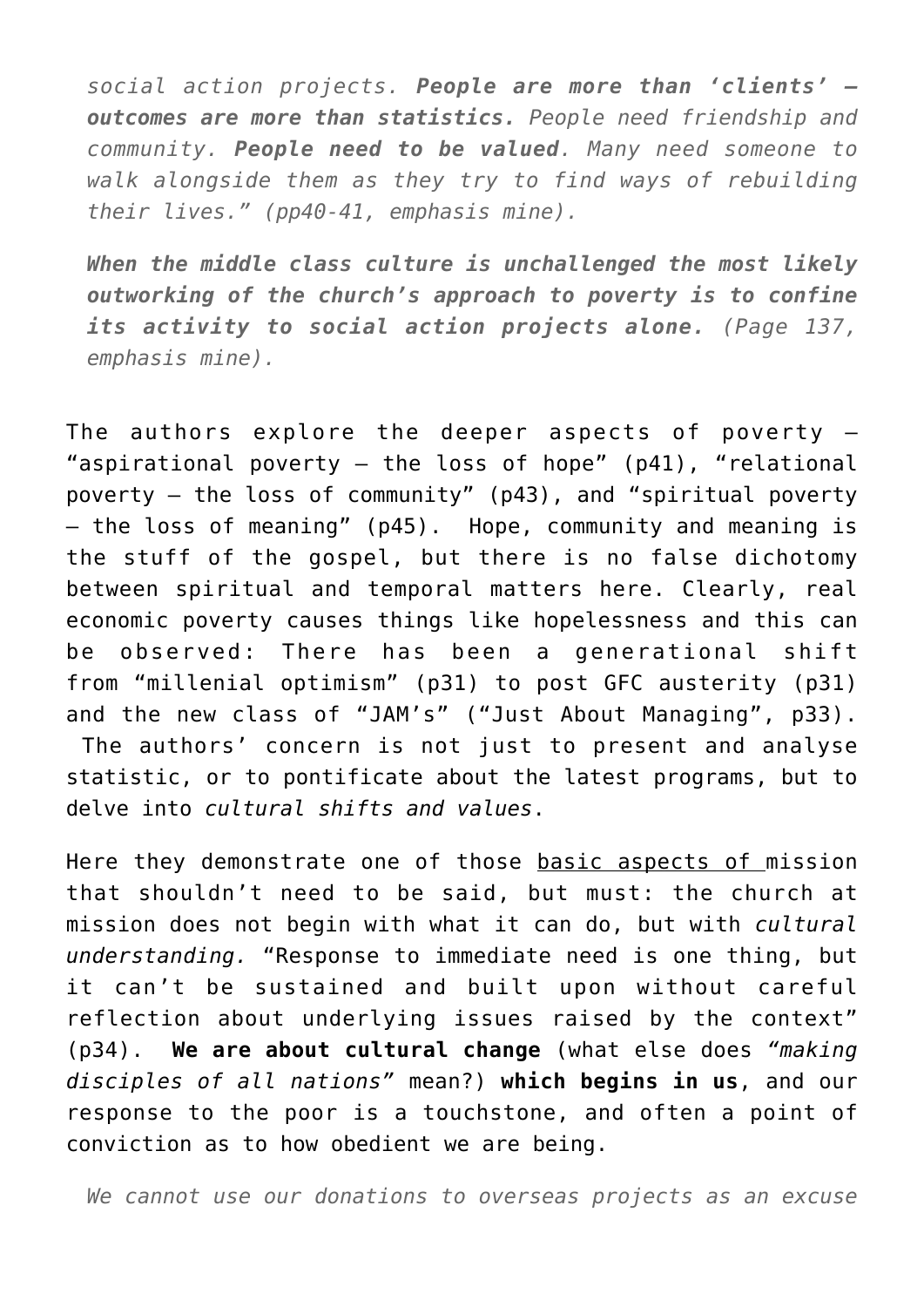*to walk by on the other side of the road and ignore the rough sleeper on our high street. Jesus doesn't leave that option open to us: in telling the parable of the Good Samaritan, he makes it abundantly plain that we're to help the person in front of us. (p35)*

Another basic aspect of mission is that we need to *go* (what else does *"go and make disciples…"* mean?) rather than rely on attractional methods alone. This is the principle of emulating the *incarnational* attitude of Christ, willing to empty ourselves in order to enter into the world which needs the gospel.

*When people don't come to us – as the working class aren't coming to our churches – we need to find ways to reach out. But we cannot do it with an attitude of superiority. We simply must not approach wanting to draw working class and poorer people into our churches as something we 'do to them'. If we're to see churches that truly reflect all classes and economic situations, we need to be prepared to move into neighbourhoods that have bad reputations, to place our children in schools that may not achieve the best results, to shop where shopkeepers get to know their customers, to listen to people who we may feel we cannot relate to at all. (Page 95)*

Another basic aspect of mission is that the medium is the message, and the medium is *us.* In technical terms, missiology brings ecclesiology and eschatology to life. This is why the tendency for churches to split into homogenous units based on age or background is fundamentally anti-gospel. The gospel doesn't divide and avoid, it unifies and proclaims.

*Wherever there is division, the church is to demonstrate reconciliation. So we need churches where the working class and the middle class sit together, speak with one another, share food and faith and find community that transcends*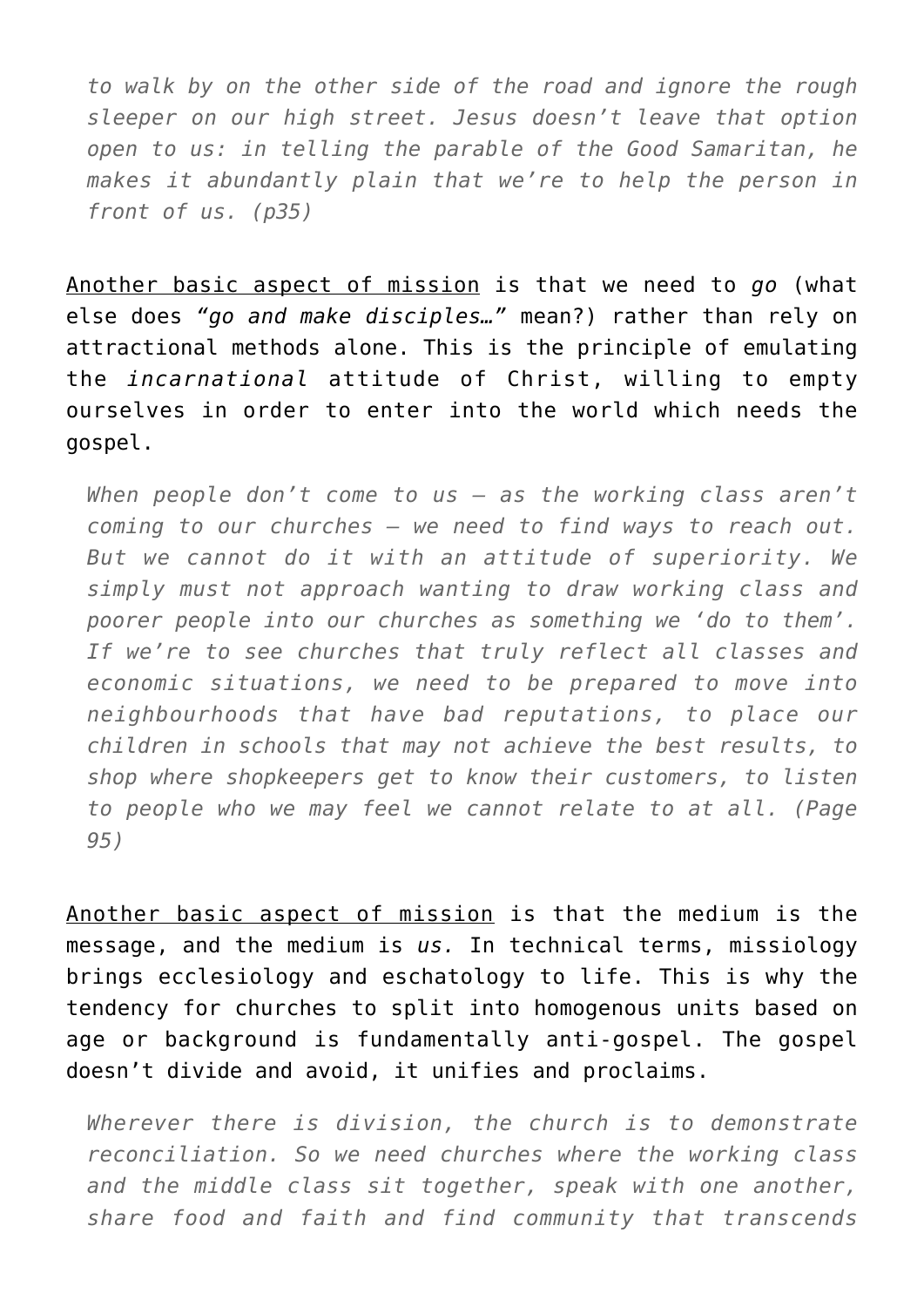*postcodes and income levels and educational achievements (Page 96).*

*A mature church has a number of flourishing sub-cultures whose members feel both a security in their own sub-culture and an ownership of the main church culture, which, of course, takes them somewhat out of tehir sub-cultural comfort zone. (Page 120)*

But this mission is not possible until the fundamental posture of the church is addressed, until we consider our attitude, our humility, our willingness to die to self. Charlesworth and Williams provide a constructive provocation that brings us to that place.

This provocation has its roots in their exegesis of how God calls his people to serve the poor in both Old and New Testaments and then in their exploration of church history. In reflection we are left asking questions like: Are we *over, under, or next to* the poor? Our answer is an indicator of our humility before God, our ability to self-reflect and discern the Spirit's leading. It's an indicator of whether our mission builds up ourselves or truly advances the kingdom of God. Our response to the poor reflects the size of our mission heart, and how much we embrace the necessary attitudes of discernment, contrition, and courage so that we are willing to be "jolted out of our own understanding" of what we consider to be culturally normal (p76).

*We need to ensure that we are not speaking about inclusivity without putting it into practice. It is one thing to say that we believe all people are equal before God, but another to create a level playing field where people from all backgrounds have the same opportunities. (Page 73, emphasis mine)*

*We need to break down these barriers so that our churches can increasingly reflect the kingdom of God. But in order to do*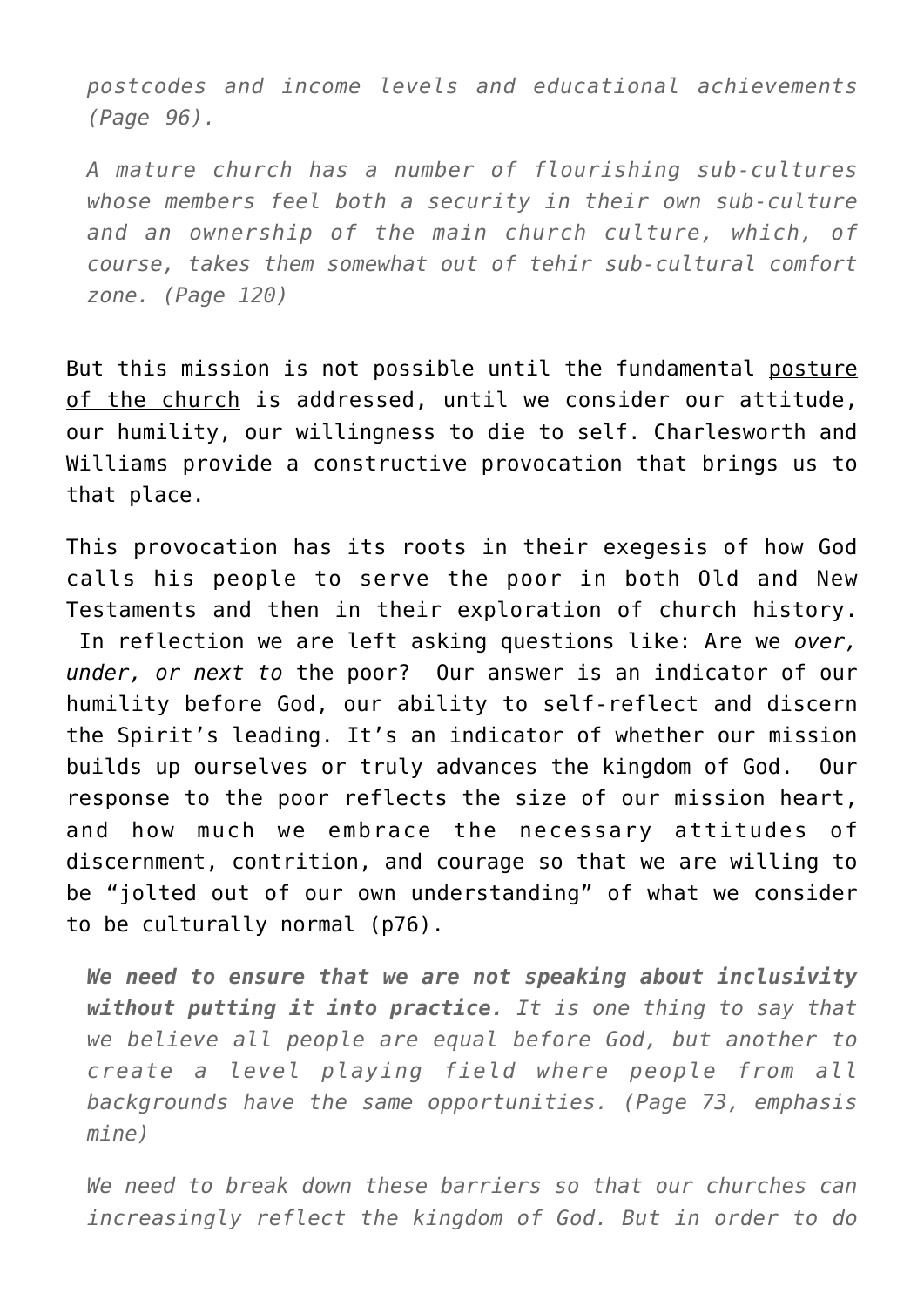*that, we need to reflect on some of the attitudes in our hearts that might prevent our churches from more accurately reflecting our society, and welcoming people from all demographics, without expecting them to transition from on social group to another. (Page 78, emphasis mine)*

In this light, their chapter on "British Culture: Materialism, Individualism, Cynicism" (Page 79) is an excellent mirror. It should be compulsory reading for all those who are considering church leadership; know your blind spots, be aware of your own culture, and discern the distinction between the essence of the gospel and how we have applied it for our own comfort.

*There is no place in the church for the kind of individualism we see in our society, but we need to be intentional about rooting it out. Cultural concerns with personal space and boundaries may have influenced us in ways that we are not even aware of. (Page 87, emphasis mine)*

*Only by going against the grain of British Culture in these areas, can we build churches that really are homes for those who are poor or in need. (Page 90, emphasis mine)*

*If we are to build churches for all, we need to break out of mindsets that may have been formed by our own background and class or by the media and political narratives that surround us… We need to have a sober assessment of ourselves, asking God to highlight any biases we have and any commitment to middle class values that is unhelpful to reaching others who may not share them. I am trying to learn to let my first question, when I feel uncomfortable or judgmental or fearful around someone , be 'what is going on in my heart?' before I start to ask questions about the person in front of me. (Page 97, emphasis mine)*

*Are we growing in kindness? Are we looking for opportunities to be generous? Are we more concerned about looking like 'good Christians' or actually becoming like Jesus?… Changing*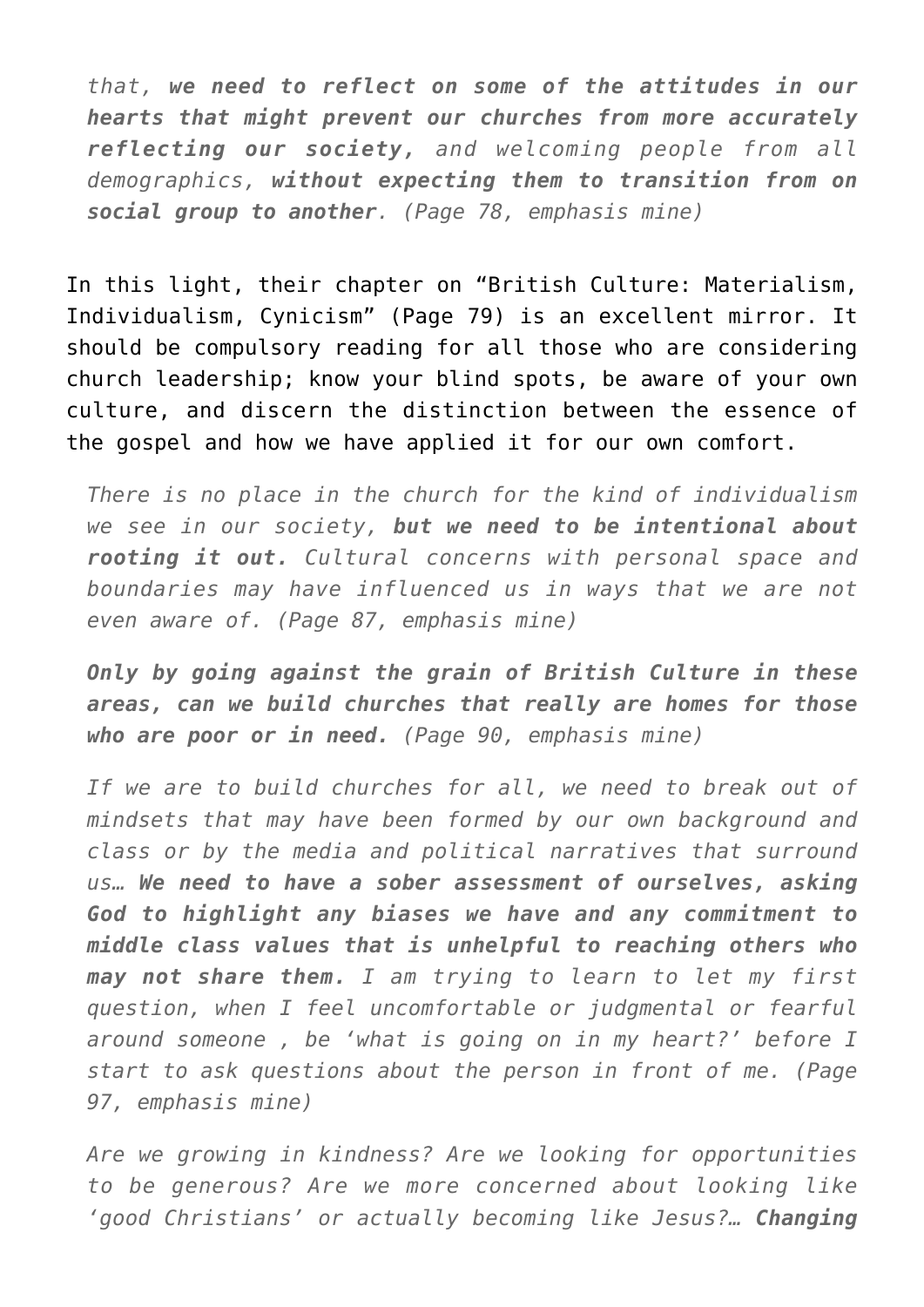*the culture of our churches might also mean taking a cold, sober look at the prejudices of our hearts. (Page 128, emphasis mine)*

Personally, I was confronted with my own growing cynicism. For me, it is a cynicism with regards to the middle class church itself. Moving in the opposite spirit is hard, but no matter who we are giving ourselves to, "we have to guard our hearts so that the disappointment we rightly feel doesn't turn into a cynicism that wrongly hardens us to others." (Page 89).

Charlesworth and Williams are intensely practical. The entire second half of the book is about applying the spirit of the first.

I was particularly glad that they raise the issue of the "gentrification of leadership" (p104). A key foundation for church maturity is the ability to have "native" leaders that rise up from within. Practically speaking, then, we must deal with our tendency to attach leadership to cultural markers such as tertiary-level training that is (sometimes merely) academic in nature. Our system of severing ordinands from their context not only diminishes vocation and disempowers church communities, it can be an imposition of culture. Rather, real, on-the-ground discipleship is needed, "enabling leaders among the poor to emerge and begin to function in leadership roles within the church" (p146).

Their valuing of prophetic leadership (p111) is also of practical importance. A case in point: I read this book having recently come across Bp. Philip North's [prophetic word,](http://www.blackburn.anglican.org/storage/general-files/shares/Resources/Tlaks%20articles%20and%20sermons/Hope_for_the_Poor_-__P_article__Word_document_.pdf) "Hope for the Poor" at this year's *New Wine United* conference. Similarly, Mike Pilavachi spoke at the *Naturally Supernatural Summer Conference* drawing on the call for justice in Amos. Gill and I are finding ourselves moved and impassioned by these issues and we look to people such as these for leadership as "prophetic advocates" (p152). Wise churches and